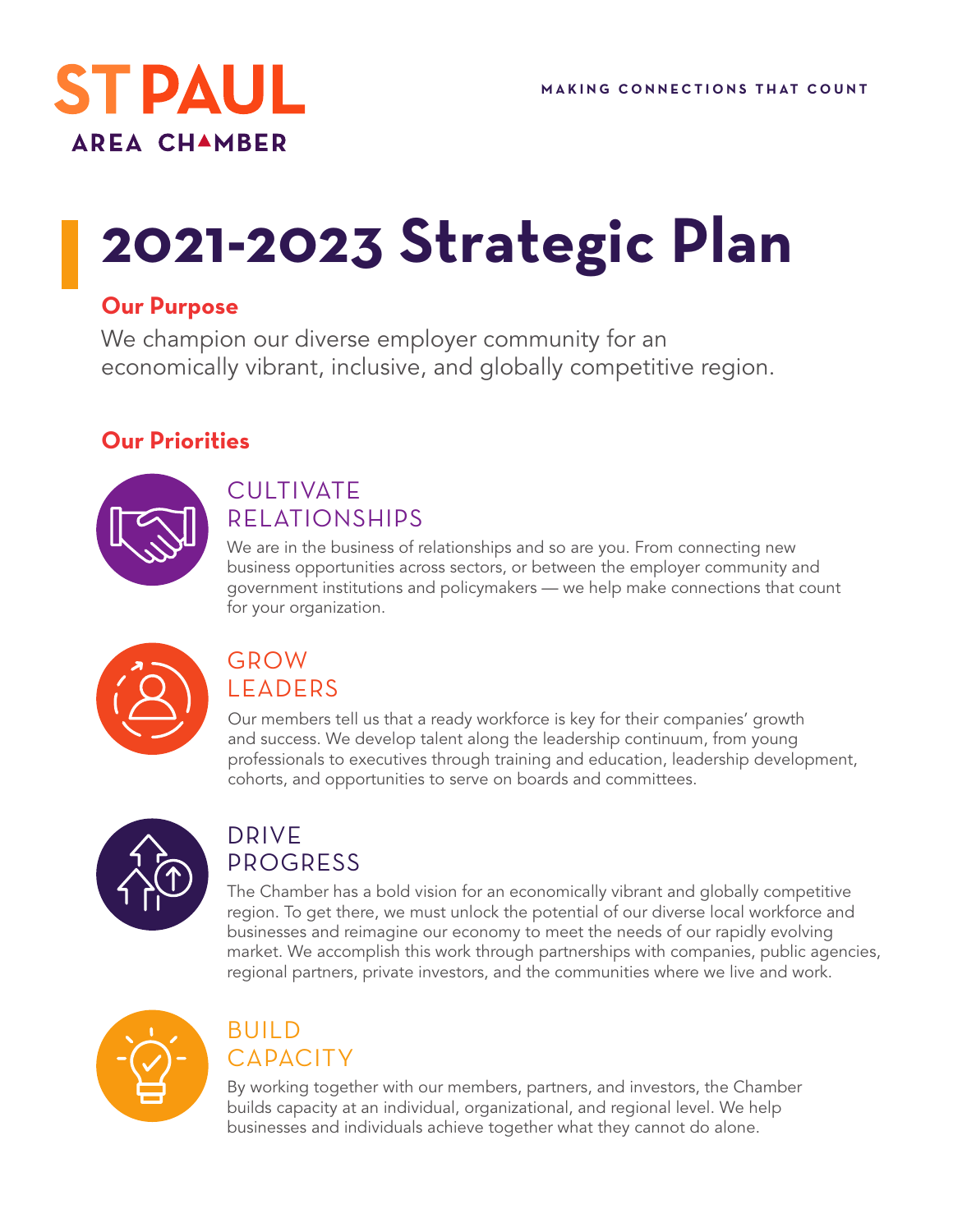## **Our Core Values & Beliefs**

THE FOUNDATION FOR OUR WORK

| <b>Equity is the lens</b><br>through which we<br>do all our work. | Individual companies and our overall economy will maximize<br>our potential when we fully engage our diverse labor force<br>and challenge the assumptions and barriers that have created<br>unacceptable disparities that threaten our economic future.<br>▶ We create an inclusive member experience ensuring we have<br>a fully engaged diverse workforce and leverage our influence<br>to drive positive impact on our region. |
|-------------------------------------------------------------------|-----------------------------------------------------------------------------------------------------------------------------------------------------------------------------------------------------------------------------------------------------------------------------------------------------------------------------------------------------------------------------------------------------------------------------------|
| <b>Quality of life</b><br>matters.                                | ▶ We recognize the economic value of personal and<br>professional fulfillment.<br>▶ We maintain a supportive and fun work environment for<br>our team, create enjoyable experiences for our members,<br>and contribute to a livable community that attracts and<br>retains top talent.                                                                                                                                            |
| A strong business<br>climate equals a<br>strong community.        | Strong businesses invest in the community through<br>good jobs for every worker and a tax base that supports<br>infrastructure, public safety, schools, and other key<br>community priorities.                                                                                                                                                                                                                                    |
| <b>Catalytic leadership</b><br>drives progress.                   | $\triangleright$ We bring people together to set the agenda for<br>transformational change. We take a genuine interest in<br>others - leading from passion and strength of character.<br>$\triangleright$ We communicate across sectors to inspire a new way of<br>working together to achieve the region's highest aspirations.                                                                                                  |
| Courageous,<br>deep listening<br>effects change.                  | ▶ We make space for courageous conversations, opening us<br>up to change. Connections happen when we are seen and<br>heard, and by listening - we bring people together.                                                                                                                                                                                                                                                          |
|                                                                   |                                                                                                                                                                                                                                                                                                                                                                                                                                   |